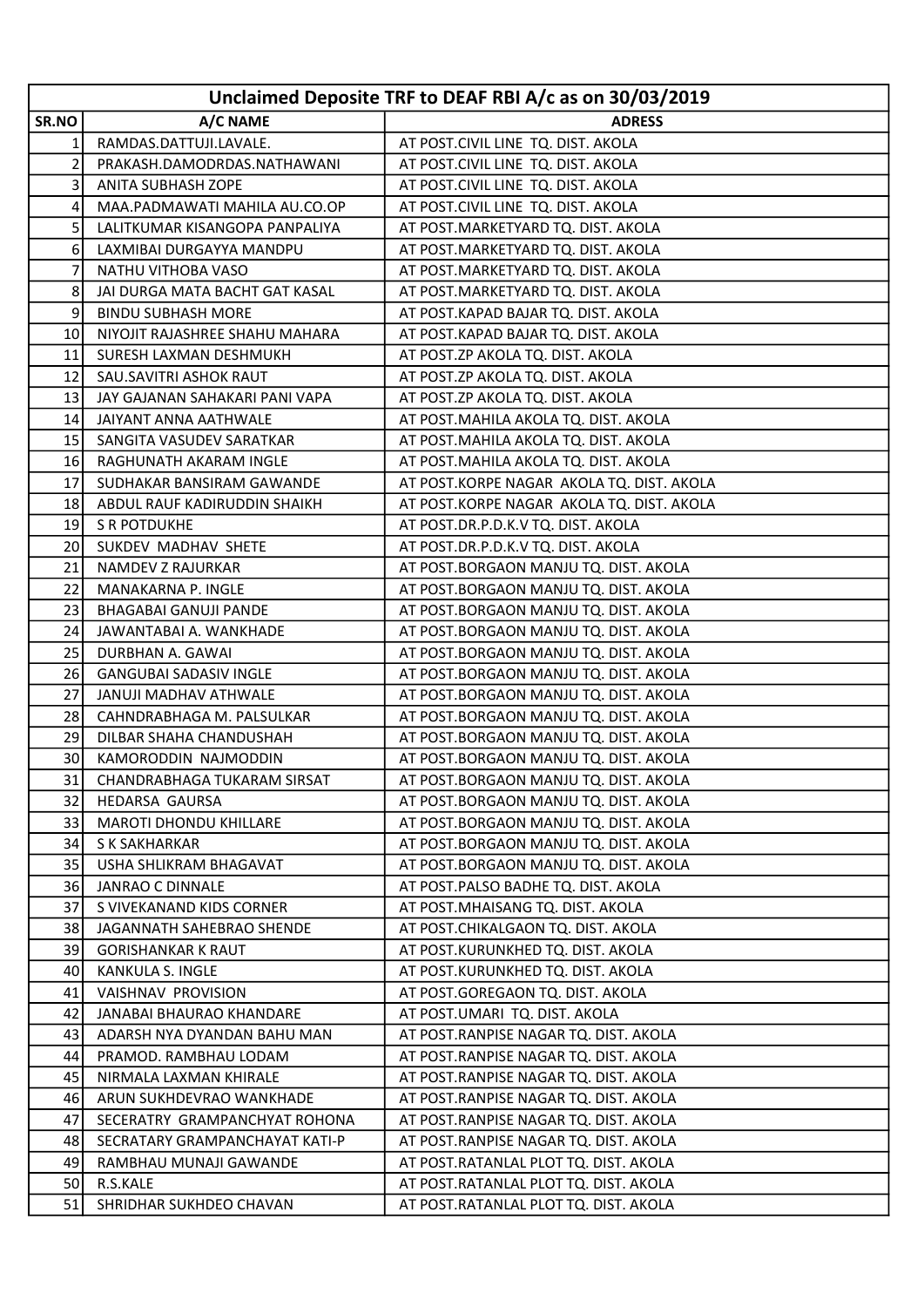| 52 I | RATTNAKAR AMBADAS PETKAR       | AT POST. RATANLAL PLOT TQ. DIST. AKOLA           |
|------|--------------------------------|--------------------------------------------------|
| 53   | SHARAD SITARAM CHAHAKAR        | AT POST.RATANLAL PLOT TQ. DIST. AKOLA            |
| 54 l | DEVENDRA MOTIRAM RAKHONDE      | AT POST.RATANLAL PLOT TQ. DIST. AKOLA            |
| 55   | SHEKH SADIKMIYA SKEKH CHOTUMIY | AT POST.RATANLAL PLOT TQ. DIST. AKOLA            |
| 56   | ARIF KHAN INJABKHAN            | AT POST.BARSHITAKLI TQ.BARSHITAKLI DIST. AKOLA   |
| 57   | JAKIRULLKHA SHAPIKULLKHA       | AT POST.BARSHITAKLI TQ.BARSHITAKLI DIST. AKOLA   |
| 58   | RAMCHANDRA GOVINDA SABE        | AT POST.BARSHITAKLI TQ.BARSHITAKLI DIST. AKOLA   |
| 59   | SUREBHAN AMARSHIG RATHOD       | AT POST.BARSHITAKLI TQ.BARSHITAKLI DIST. AKOLA   |
| 60I  | RAMESH MANOHARRAO WATMARE      | AT POST.BARSHITAKLI TQ.BARSHITAKLI DIST. AKOLA   |
| 61   | <b>BALIRAM VASHUDEV MAHLLE</b> | AT POST. BARSHITAKLI TQ. BARSHITAKLI DIST. AKOLA |
| 62   | MANIL SHRIRAM NAVLKAR          | AT POST.BARSHITAKLI TQ.BARSHITAKLI DIST. AKOLA   |
| 63   | DINKAR BALIRAM BHAVANE         | AT POST.BARSHITAKLI TQ.BARSHITAKLI DIST. AKOLA   |
| 64   | JAGDISH B JANORKAR             | AT POST. MAHAN TQ. BARSHITAKLI DIST. AKOLA       |
| 65   | KISAN PANDURANG MIRASHE        | AT POST.DHABA TQ.BARSHITAKLI DIST. AKOLA         |
| 66   | TULJABHAWANI SHET GAT CHAWANI  | AT POST.DHABA TQ.BARSHITAKLI DIST. AKOLA         |
| 67   | THAKKAD MAHARAJ GAT KHADKI     | AT POST. DHABA TQ. BARSHITAKLI DIST. AKOLA       |
| 68   | WLAYT KHA TYAB KHA             | AT POST. AKOT MAIN TQ. AKOT DIST. AKOLA          |
| 69   | RAMANLAL RAMNATH GATTANE       | AT POST.AKOT MAIN TQ.AKOT DIST. AKOLA            |
| 70   | BHYALAL MOTIRAM DHIGAR         | AT POST. AKOT MAIN TO. AKOT DIST. AKOLA          |
| 71   | SHANKAR SHADAV SABALE          | AT POST. AKOT MAIN TO AKOT DIST. AKOLA           |
| 72   | NREDRA NILKANTHARAO DESHAMUKHA | AT POST. AKOT MAIN TO AKOT DIST. AKOLA           |
| 73   | SUSELA GULABRAO PACHKVADE      | AT POST. AKOT MAIN TQ. AKOT DIST. AKOLA          |
| 74I  | SHREKRUSNA VASUDERAO DHUAT     | AT POST. AKOT MAIN TO AKOT DIST. AKOLA           |
| 75   | <b>BULAN NNOHAR MORE</b>       | AT POST. AKOT MAIN TQ. AKOT DIST. AKOLA          |
| 76   | SHRIKANT SHANTARAM BULE        | AT POST. AKOT MAIN TQ. AKOT DIST. AKOLA          |
| 77   | <b>GOPALSING RAMRAO ASOLE</b>  | AT POST. AKOT MAIN TQ. AKOT DIST. AKOLA          |
| 78   | KESHAVRAO RAMRAO KHOTRE        | AT POST. AKOT MAIN TQ. AKOT DIST. AKOLA          |
| 79   | HARICHANDRA PANDURANG ANDHALE  | AT POST. AKOT MAIN TO. AKOT DIST. AKOLA          |
| 80   | MONIKA PRAMOD JUMALE           | AT POST. AKOT MAIN TQ. AKOT DIST. AKOLA          |
| 81   | SUDHAKAR K BELSARE             | AT POST. AKOT CITY TO AKOT DIST. AKOLA           |
| 82   | VIVEK UDHAVRAO GANGANE         | AT POST. SAVARA TQ.AKOT DIST. AKOLA              |
| 83   | MAHENDRASING R. THAKUR         | AT POST. CHOHOTTA BAZAR TQ.AKOT DIST. AKOLA      |
| 84   | PANDURANG TUKARAM MULE         | AT POST. AKOLKHED TQ.AKOT DIST. AKOLA            |
| 85   | JAY MALHAR SW SAH SANSTHA      | AT POST.MUNDGAOA TQ.AKOT DIST. AKOLA             |
| 86   | SANJAY PANJABRAO BHATKAR       | AT POST.MUNDGAOA TQ.AKOT DIST. AKOLA             |
| 87   | HARIKISAN MADANGOPAL RATHI     | AT POST.TELHARA MAIN TQ.TELHARA DIST. AKOLA      |
| 88   | SURESH PUNDLIK TAIDE           | AT POST. TELHARA MAIN TQ. TELHARA DIST. AKOLA    |
| 89   | JANKKUMAR VITTHALDAS BAGANI    | AT POST.TELHARA MAIN TQ.TELHARA DIST. AKOLA      |
| 90   | SHRIKRUSHNA YASHWANT TELHARKAR | AT POST. TELHARA MAIN TQ. TELHARA DIST. AKOLA    |
| 91   | KISHORKUMAR JANARDAN KHARODE   | AT POST. TELHARA MAIN TQ. TELHARA DIST. AKOLA    |
| 92   | RAJKANYA SURESH PAYDAN         | AT POST. TELHARA MAIN TQ. TELHARA DIST. AKOLA    |
| 93   | GAJANAN MADHUKAR NALKANDE      | AT POST.TELHARA MAIN TQ.TELHARA DIST. AKOLA      |
| 94   | SURESH SADASHIV MASAL          | AT POST. TELHARA MAIN TQ. TELHARA DIST. AKOLA    |
| 95   | MADHURI JAGANNATH DHIVARE      | AT POST. TELHARA MAIN TQ. TELHARA DIST. AKOLA    |
| 96   | ASTAVINAYAK SHETKARI S.S.GAT   | AT POST.TELHARA MAIN TQ.TELHARA DIST. AKOLA      |
| 97   | KASIRAO LAXMAN NATHE           | AT POST.DANAPUR TQ.TELHARA DIST. AKOLA           |
| 98   | STGADGE MAHILA TAKALI          | AT POST.PATHARDI TQ.TELHARA DIST. AKOLA          |
| 99   | DEEPMALA MADHUKAR AWATE        | AT POST.ADGAON TQ.TELHARA DIST. AKOLA            |
| 100  | <b>GAJANAN SHAMRAO INGLE</b>   | AT POST.ADGAON TQ.TELHARA DIST. AKOLA            |
| 101  | S TUKARAM MAH S B G SIRSOLI    | AT POST.ADGAON TQ.TELHARA DIST. AKOLA            |
| 102  | SAKINABI GU. SHBBIR            | AT POST.BALAPUR TQ.BALAPUR DIST. AKOLA           |
| 103  | EQBAL AHMAD MANJUR             | AT POST.BALAPUR TQ.BALAPUR DIST. AKOLA           |
| 104  | DIGAMBAR HARICHANDRA SARAF     | AT POST.BALAPUR TQ.BALAPUR DIST. AKOLA           |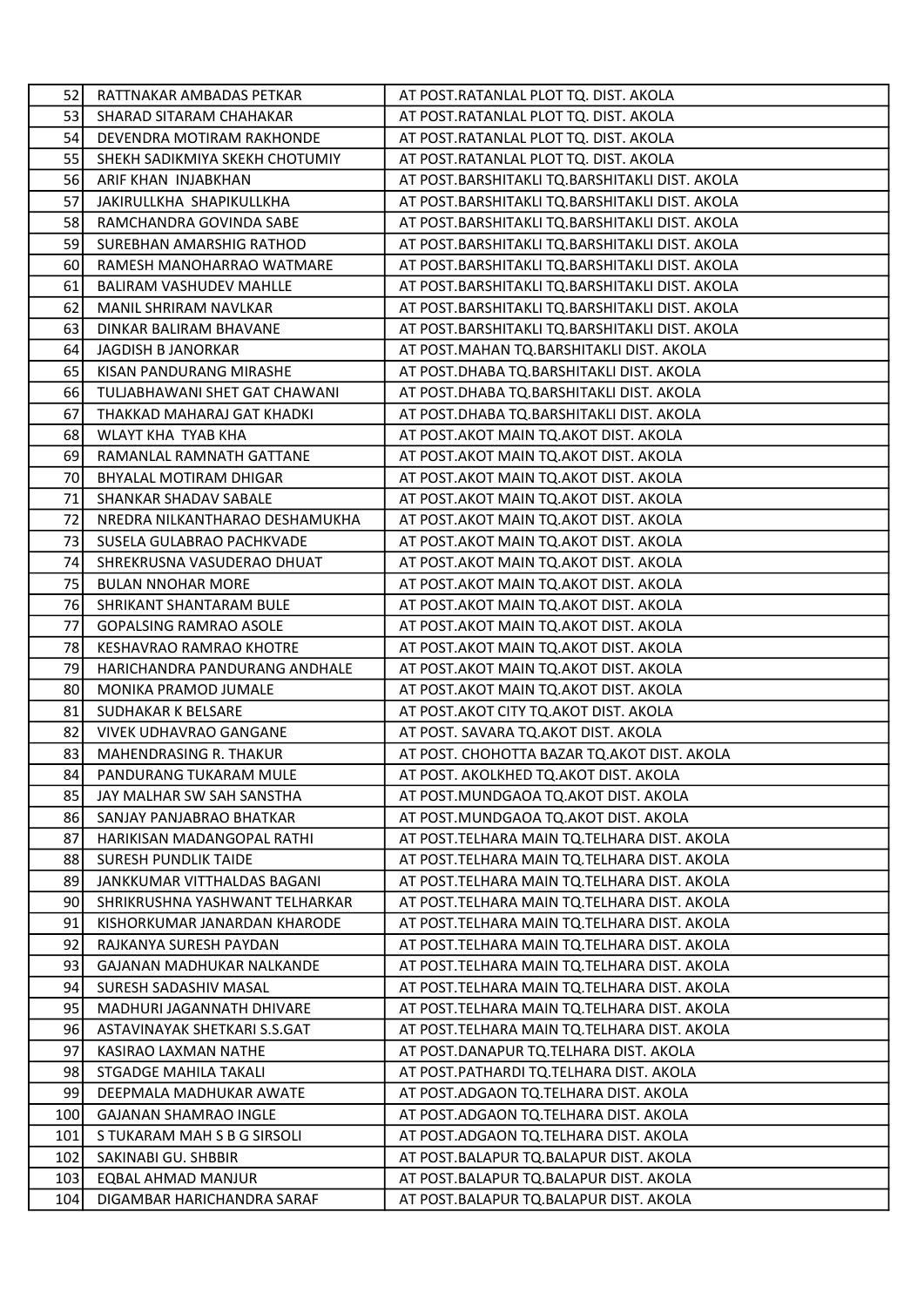| 105 I      | <b>BALAJI S.B.S.H.G. BALAPUR</b>  | AT POST.BALAPUR TQ.BALAPUR DIST. AKOLA                     |
|------------|-----------------------------------|------------------------------------------------------------|
| <b>106</b> | REKHA DINKAR MAHALLE              | AT POST.URAL TQ.BALAPUR DIST. AKOLA                        |
| 107        | NASIM BANO MAHMUD KHAN PATAN      | AT POST.URAL TQ.BALAPUR DIST. AKOLA                        |
| 108        | GAJANAN MAHILA SA SOC HASA        | AT POST.URAL TQ.BALAPUR DIST. AKOLA                        |
| 109        | NILKHANTESHWAR MAHILA BALAPUR     | AT POST.URAL TQ.BALAPUR DIST. AKOLA                        |
| 110        | JAGADAMBA MAHILA SA SOC TAKLI     | AT POST.URAL TQ.BALAPUR DIST. AKOLA                        |
| 111        | SANJAY SHANKAR SARAP              | AT POST. WADEGAON TO BALAPUR DIST. AKOLA                   |
| 112        | NAMADEO JAGADEO SHEGOKAR          | AT POST. WADEGAON TO. BALAPUR DIST. AKOLA                  |
| 113        | ANJANABAI RAMBHAU DONGARE         | AT POST. WADEGAON TQ. BALAPUR DIST. AKOLA                  |
| <b>114</b> | SANTOSH DADARAO PARSKAR           | AT POST. WADEGAON TO. BALAPUR DIST. AKOLA                  |
| 115        | G P KAJIKHED                      | AT POST.NIMBA TQ.BALAPUR DIST. AKOLA                       |
| 116        | MAHADEV BHANUDAS SURE             | AT POST.NIMBA TQ.BALAPUR DIST. AKOLA                       |
| 117        | SANTOSH NANDLAL AGRAWAL           | AT POST.NIMBA TQ.BALAPUR DIST. AKOLA                       |
| 118        | LAXMI S S B G NIMBA               | AT POST.NIMBA TQ.BALAPUR DIST. AKOLA                       |
| 119        | BHIMNAYAK MAH S B G JANORIMEL     | AT POST.NIMBA TQ.BALAPUR DIST. AKOLA                       |
| 120        | RAMAI MAH S B G HINGANA           | AT POST.NIMBA TQ.BALAPUR DIST. AKOLA                       |
| 121        | PRADYA S B G NIMBA                | AT POST.NIMBA TQ.BALAPUR DIST. AKOLA                       |
| 122        | AHILYADEVI SHET S B G NIMBA       | AT POST.NIMBA TQ.BALAPUR DIST. AKOLA                       |
| 123        | SUKLABH M S ANDURA                | AT POST.NIMBA TQ.BALAPUR DIST. AKOLA                       |
| 124        | SAMARTH SHET S B G VAZEGAON       | AT POST.NIMBA TQ.BALAPUR DIST. AKOLA                       |
| 125        | <b>MAROTI SANS MOKHA</b>          | AT POST.NIMBA TQ.BALAPUR DIST. AKOLA                       |
| 126        | RAMCHANDRA MAH SAMA VIKS S        | AT POST.NIMBA TQ.BALAPUR DIST. AKOLA                       |
| 127        | EJAJ KHAN VAFADARKHAN             | AT POST.NIMBA TQ.BALAPUR DIST. AKOLA                       |
| 128        | NIRMALA V. THOSAR                 | AT POST. VYALA TQ. BALAPUR DIST. AKOLA                     |
| 129        | VASUDEO KISAN MALTHANE            | AT POST.PATUR TQ.PATUR DIST. AKOLA                         |
| 130        | CHAKRADHAR MAHADEO BAND           | AT POST.PATUR TQ.PATUR DIST. AKOLA                         |
| 131        | SHAIKH .ISA SHAIKHJI              | AT POST.PATUR TQ.PATUR DIST. AKOLA                         |
| 132        | PRAFULCHANDR KISANRAO WALOKAR     | AT POST.PATUR TQ.PATUR DIST. AKOLA                         |
| 133        | HAJI.SAMIHAJI S.VALIK             | AT POST. PATUR TQ. PATUR DIST. AKOLA                       |
| <b>134</b> | SHARADA MAHI.SWA.SAH.BACH.G.      | AT POST. PATUR TQ. PATUR DIST. AKOLA                       |
| 135        | <b>GOPAL P GOTMARE</b>            | AT POST.AALEGAO TQ.PATUR DIST. AKOLA                       |
| <b>136</b> | UMESH PRAKASH RAUT                | AT POST.AALEGAO TQ.PATUR DIST. AKOLA                       |
| 137        | PRAMOD PANJABRAO DESHMUKH         | AT POST.AALEGAO TQ.PATUR DIST. AKOLA                       |
| 138        | KESHAV UDEBHAN MAHALLE            | AT POST.AALEGAO TQ.PATUR DIST. AKOLA                       |
| 139        | <b>BABAN HARI KAMBALE</b>         | AT POST.AALEGAO TQ.PATUR DIST. AKOLA                       |
| 140        | SHAMRAO RAOJI KHADAKE             | AT POST.AALEGAO TQ.PATUR DIST. AKOLA                       |
| 141        | RAJKUMAR HARPRASAD PANDE          | AT POST. MURTIZAPUR MAIN TO. MURTIZAPUR DIST. AKOLA        |
| 142        | ASHOK LAKSHAMAN CHAVHAN           | AT POST. MURTIZAPUR MAIN TQ. MURTIZAPUR DIST. AKOLA        |
| 143        | PUNDLIK KHUSHANAJI KOLHE          | AT POST. MURTIZAPUR MAIN TO. MURTIZAPUR DIST. AKOLA        |
| 144        | RAMABAI RAMESH LINGATE            | AT POST. MURTIZAPUR MAIN TQ. MURTIZAPUR DIST. AKOLA        |
| 145        | DADARAO NARAYANRAO DESHAMUKH      | AT POST. MURTIZAPUR MAIN TO. MURTIZAPUR DIST. AKOLA        |
| 146        | SHANKAR PANDURANG GAWANDE         | AT POST. MURTIZAPUR MARKET YARD TO. MURTIZAPUR DIST. AKOLA |
| 147        | SUBHADRA TULSIRAM WANKHADE        | AT POST.MURTIZAPUR MARKET YARD TQ.MURTIZAPUR DIST. AKOLA   |
| 148        | SHANTABAI THARUMAL GAAGANANI      | AT POST. MURTIZAPUR CITY TO. MURTIZAPUR DIST. AKOLA        |
| 149        | AJAB MANIKRAO WANKHADE            | AT POST. MANA TQ. MURTIZAPUR DIST. AKOLA                   |
| 150        | EKTA S S SHET B G KURUM           | AT POST.KURUM TQ.MURTIZAPUR DIST. AKOLA                    |
| 151        | SHEKHAR RADHAVALLABH BANG         | AT POST.KARANJA MAIN.TQ.KARANJA DIST. WASHIM               |
| 152        | UNCLAIMED DEPOSIT TRF TO RBI DEAF | AT POST.KARANJA MAIN.TQ.KARANJA DIST. WASHIM               |
| 153        | MAINABAI VISHNATH DAHAPUTE        | AT POST.KARANJA MAIN.TQ.KARANJA DIST. WASHIM               |
| 154        | SUBHASH DAYARAM MESHRAM           | AT POST.KARANJA MAIN.TQ.KARANJA DIST. WASHIM               |
| 155        | RUKHAMABAI BHARAT PAWAR           | AT POST.KARANJA MAIN.TQ.KARANJA DIST. WASHIM               |
| 156        | SULABHA PRAKASH MANWAR            | AT POST.KARANJA MAIN.TQ.KARANJA DIST. WASHIM               |
| 157        | <b>GANESH MADHUKAR SAVIPISE</b>   | AT POST.KARANJA MAIN.TQ.KARANJA DIST. WASHIM               |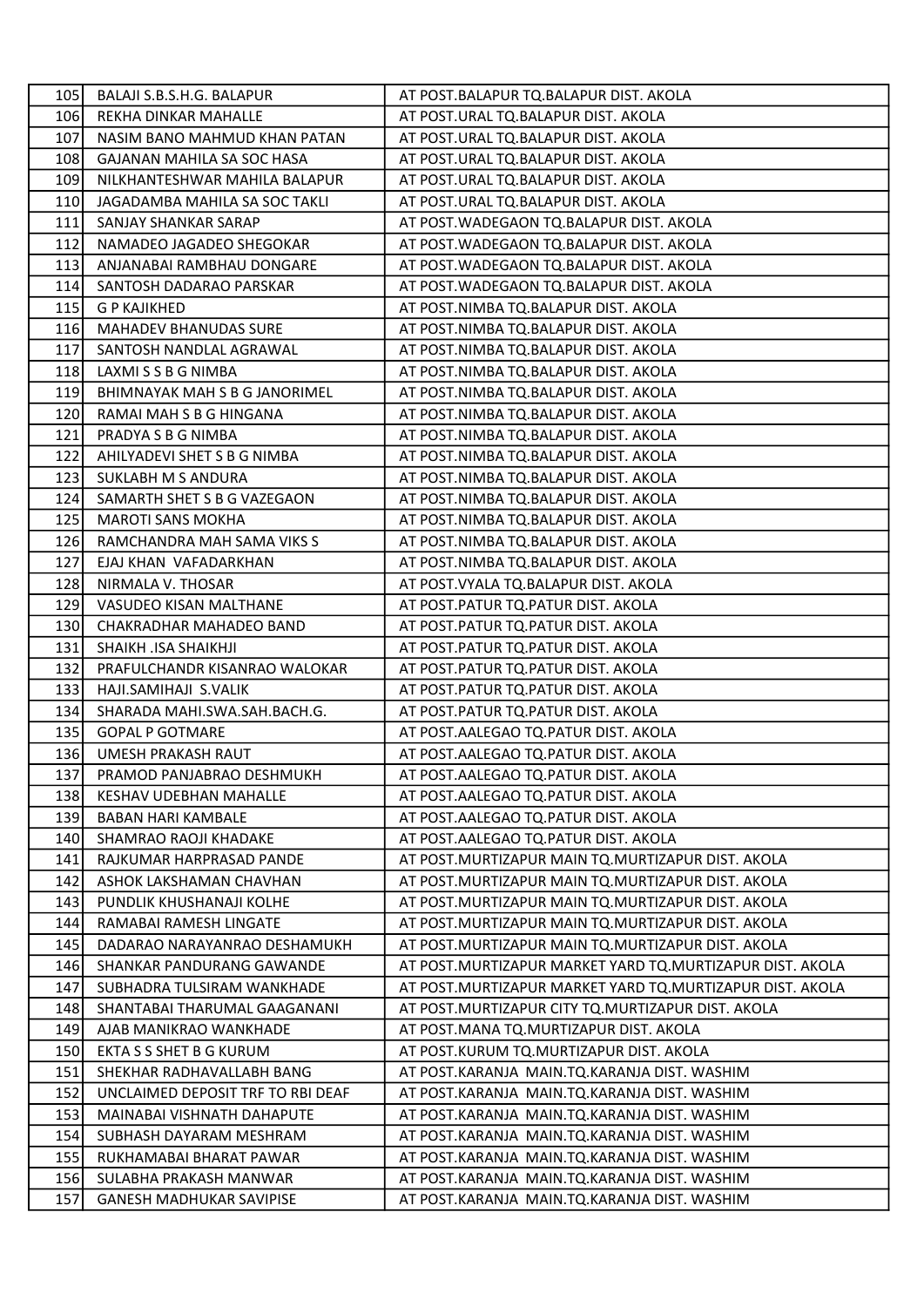| 158        | SUKHADEO MOTIRAM SONTKKE                           | AT POST.KARANJA MAIN.TQ.KARANJA DIST. WASHIM                                             |
|------------|----------------------------------------------------|------------------------------------------------------------------------------------------|
| <b>159</b> | SUNITA D KADAM                                     | AT POST.KARANJA MAIN.TQ.KARANJA DIST. WASHIM                                             |
| 160        | RAVINDRA UTTAM SURJUSE                             | AT POST.KAMARGAON .TQ.KARANJA DIST. WASHIM                                               |
| 161        | SUBHASH TUKRAM DHORE                               | AT POST.UMBARADA BAZAR .TQ.KARANJA DIST. WASHIM                                          |
| 162        | <b>GANGA VILAS VAGHAMARE</b>                       | AT POST.UMBARADA BAZAR .TQ.KARANJA DIST. WASHIM                                          |
| 163        | SHIVAJI RAMESHWAR CHINAK                           | AT POST.POHA .TQ.KARANJA DIST. WASHIM                                                    |
| 164        | MADHUKAR KISAN BHAGAT                              | AT POST.MANGRULPIR MAIN .TQ MANGRULPIR DIST. WASHIM                                      |
| 165        | SUNIL BHIMRAO BHOYAR                               | AT POST.MANGRULPIR MAIN .TQ MANGRULPIR DIST. WASHIM                                      |
| 166        | SHANKAR MANGU PAWAR                                | AT POST.MANGRULPIR MAIN .TQ MANGRULPIR DIST. WASHIM                                      |
| 167        | UKADA LAKSHMAN KADUSEL                             | AT POST. MOHARI .TQ MANGRULPIR DIST. WASHIM                                              |
| 168        | SUSHILA SHIVRAM NAVGHARE                           | AT POST. MOHARI .TQ MANGRULPIR DIST. WASHIM                                              |
| 169        | PRAVIN N WANKHEDE                                  | AT POST. SHELU BAZAR .TQ MANGRULPIR DIST. WASHIM                                         |
| 170        | <b>GOPAL TYAMABAK GHUMARE</b>                      | AT POST. WANOJA .TQ MANGRULPIR DIST. WASHIM                                              |
| 171        | KANCHAN RATAN GHOTKAR                              | AT POST. WANOJA .TQ MANGRULPIR DIST. WASHIM                                              |
| 172        | SHUBHANGI DIGAMBAR KALE                            | AT POST. WANOJA .TQ MANGRULPIR DIST. WASHIM                                              |
| 173        | SUVRNA AMBADAS INGALE                              | AT POST. WANOJA .TQ MANGRULPIR DIST. WASHIM                                              |
| 174        | SAVITA GOPICHAND RATHOD                            |                                                                                          |
| 175        |                                                    | AT POST. WANOJA .TQ MANGRULPIR DIST. WASHIM                                              |
| 176        | H.M.RAVI.TAG.VID.MANORA<br>H.M.RAVI.TAG.VID.MANORA | AT POST.MANORA .TQ MANORA DIST. WASHIM                                                   |
|            | SEC.GRA.PAN.CHONDHI                                | AT POST.MANORA .TQ MANORA DIST. WASHIM                                                   |
| 177        |                                                    | AT POST.MANORA .TQ MANORA DIST. WASHIM                                                   |
| 178        | SEC.RUSH.MAH.SHI.PRA.SAN.                          | AT POST.MANORA .TQ MANORA DIST. WASHIM                                                   |
| 179        | HIRAMAN AATMARAM MAHATARMARE                       | AT POST.MANORA .TQ MANORA DIST. WASHIM                                                   |
| 180        | F P GHADAGE                                        | AT POST.MANORA .TQ MANORA DIST. WASHIM                                                   |
| 181        | RAGUNATH TULSIRAM HEDA                             | AT POST.MANORA .TQ MANORA DIST. WASHIM                                                   |
| 182        | RAJARAM NATHAJI JADHAO                             | AT POST.MANORA .TQ MANORA DIST. WASHIM                                                   |
| 183        | SHUBASH MANOHAR KHUNE                              | AT POST.MANORA .TQ MANORA DIST. WASHIM                                                   |
| 184        | LALITA VASANTA SASANE                              | AT POST. MANORA .TQ MANORA DIST. WASHIM                                                  |
| 185        | RAJJAK SULEMAN LANGA                               | AT POST.MANORA .TQ MANORA DIST. WASHIM                                                   |
| 186        | LALSING MADHU                                      | AT POST.MANORA .TQ MANORA DIST. WASHIM                                                   |
| 187        | ATAMARAM RAGHOJI JADHAO                            | AT POST.POHARADEVI .TQ MANORA DIST. WASHIM<br>AT POST.POHARADEVI .TQ MANORA DIST. WASHIM |
| 188        | VILASH KHEMA RATHOD                                |                                                                                          |
| 189<br>190 | JAMBHARUN PARANDE SEVA SAH SOC                     | AT POST. WASHIM MAIN TO. WASHIM DIST. WASHIM                                             |
|            | <b>BLIRAM PANDUJI SHELKE</b>                       | AT POST. WASHIM MAIN TQ. WASHIM DIST. WASHIM                                             |
| 191        | DEVARAO GOPALRAO SARANAIK                          | AT POST. WASHIM MAIN TO. WASHIM DIST. WASHIM                                             |
| 192        | DEVIDAS VYANKATRAO MODOKAR                         | AT POST. WASHIM MAIN TQ. WASHIM DIST. WASHIM                                             |
| 193        | ATTMARAM SAMPAT ADHAO                              | AT POST. WASHIM MAIN TO. WASHIM DIST. WASHIM                                             |
| 194        | DAGDU ISHNAJI PAWAR                                | AT POST. WASHIM MAIN TO. WASHIM DIST. WASHIM                                             |
| 195        | VILAS JANARDHAN KAVHAR                             | AT POST. WASHIM MAIN TQ. WASHIM DIST. WASHIM                                             |
| 196        | SHANKAR SAKHARAM KAVAR                             | AT POST. WASHIM MAIN TQ. WASHIM DIST. WASHIM                                             |
| 197        | SHIVAJI TUKARAM GABHANE                            | AT POST. WASHIM MAIN TQ. WASHIM DIST. WASHIM                                             |
| 198        | <b>BANDU WAMAN SHIKARE</b>                         | AT POST. WASHIM MAIN TQ. WASHIM DIST. WASHIM                                             |
| 199        | DEVIDAS GANAPAT ULEMALE                            | AT POST. WASHIM MAIN TO. WASHIM DIST. WASHIM                                             |
| 200        | NAMDEO LAXIMAN BAVISKAR                            | AT POST. WASHIM MAIN TO. WASHIM DIST. WASHIM                                             |
| 201        | DAGDU GANPAT PAESKAR                               | AT POST. WASHIM MAIN TQ. WASHIM DIST. WASHIM                                             |
| 202        | SONAJI PARASHRAM TADAS                             | AT POST. WASHIM MAIN TQ. WASHIM DIST. WASHIM                                             |
| 203        | ATMARAM DAGDUJI GHYAL                              | AT POST. WASHIM MAIN TO. WASHIM DIST. WASHIM                                             |
| 204        | KISAN RAMBHAU MOHALE                               | AT POST. WASHIM MAIN TO. WASHIM DIST. WASHIM                                             |
| 205        | RAMESH NAMDEO NAGULKAR                             | AT POST. WASHIM MAIN TO. WASHIM DIST. WASHIM                                             |
| 206        | <b>BHARAT MAHADU TADAS</b>                         | AT POST. WASHIM MAIN TQ. WASHIM DIST. WASHIM                                             |
| 207        | BHAGVAT MAHADU TADAS                               | AT POST. WASHIM MAIN TO. WASHIM DIST. WASHIM                                             |
| 208        | NIVRUTI SAMBHAJI KHILLARE                          | AT POST. WASHIM MAIN TQ. WASHIM DIST. WASHIM                                             |
| 209        | <b>MAROTI NAMDEO</b>                               | AT POST. WASHIM MAIN TQ. WASHIM DIST. WASHIM                                             |
| 210        | SHEWANTABAI VITTHAL MARGE                          | AT POST. WASHIM MAIN TQ. WASHIM DIST. WASHIM                                             |